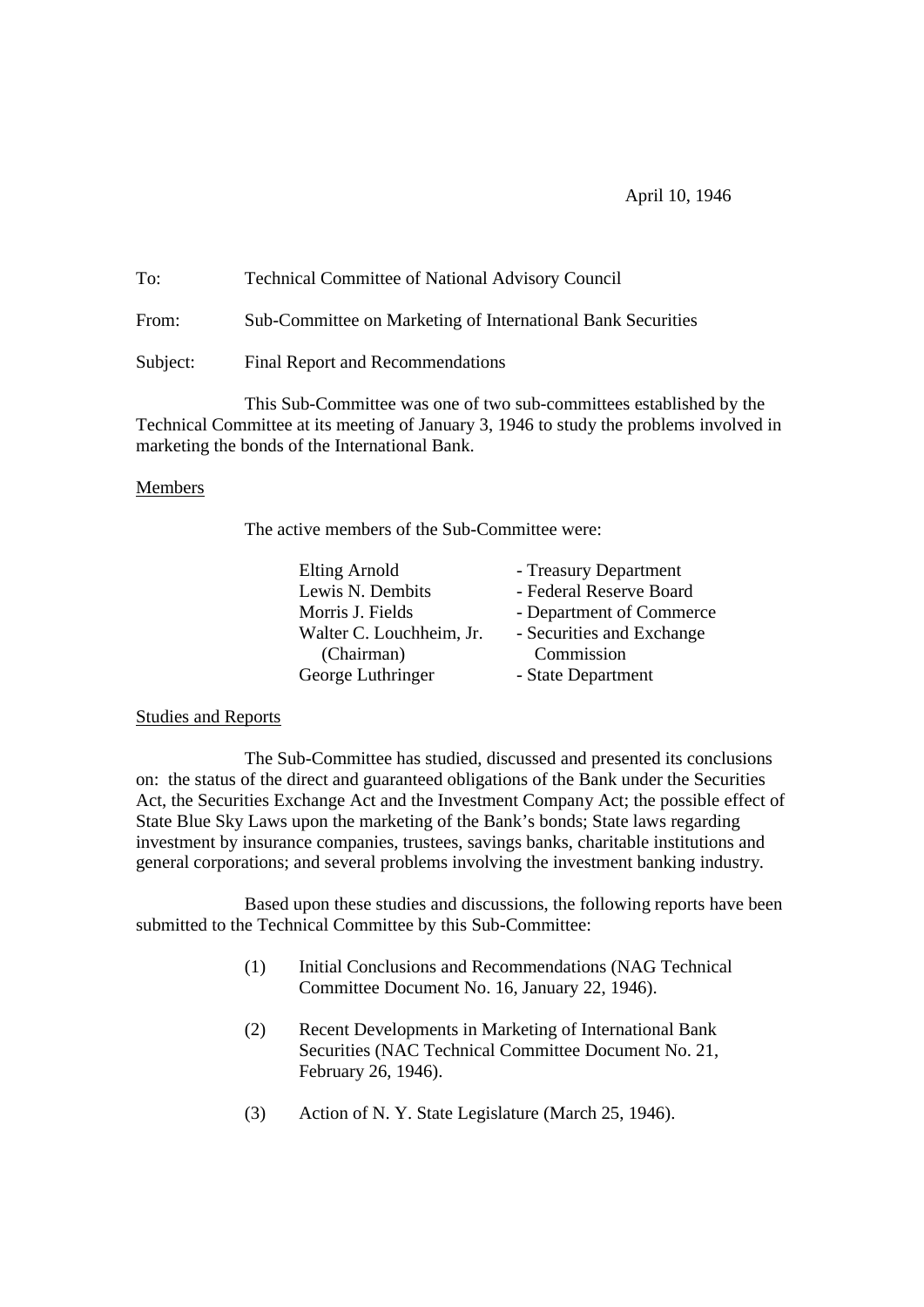[Missing Page]